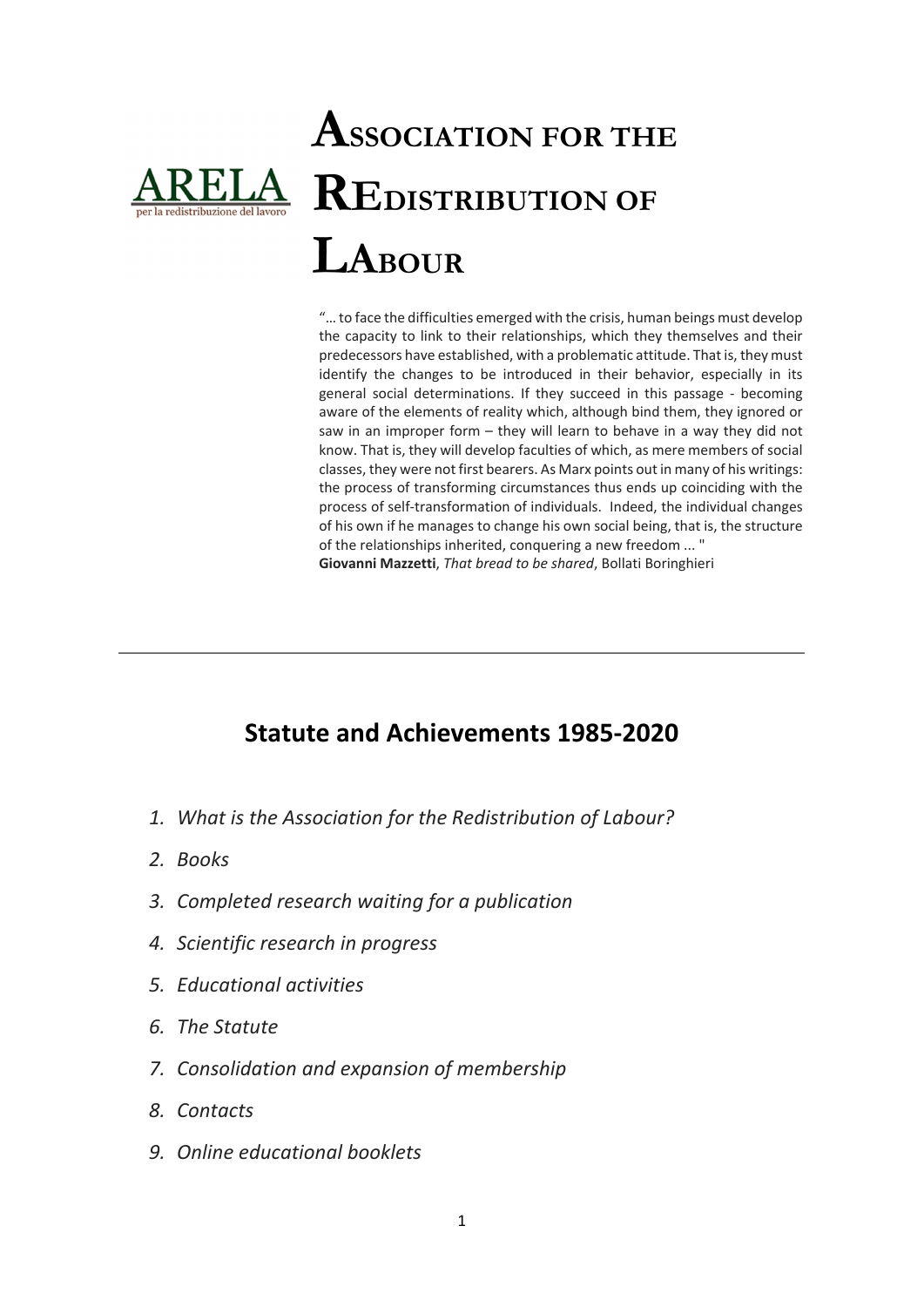### **1.What is the Association for the Redistribution of Labour?**

"The more the productive force of work grows, the more the working day can be shortened, and the more the working day can be reduced, the more the effectiveness of the work can grow. From a social point of view, labour productivity also increases with its savings. The latter includes not only the economy of the means of production, but also the exclusion of all work without utility. The capitalist mode of production imposes savings in each individual company, while its anarchist system of competition determines the most immense squandering of the social means of production and the workforce of society while forcing it to perform an infinity of functions that are currently indispensable, but in and of themselves superfluous."

"Given the intensity and productive power of work, the part of the social work daily required for material production will be much shorter, and the part of time gained for the free mental and social activity of individuals will therefore be greater. The more the work is distributed proportionally between all the members of society capable of working, and the least one stratum of society will be able to remove the natural necessity of working from itself and place it on another stratum. The absolute limit of the reduction of the working day is in this respect the general participation to work. In capitalist society free time is produced for a class through the transformation of the whole life time of the masses into time of work".

#### **Karl Marx (1867**)

"In quite a few years – in our own lifetime I mean ‐ we will be able to perform all the operations of agriculture, mines, industry and communication with a quarter of human effort to which we have been accustomed. For the moment the very high speed of these changes is hurting us and is causing problems that are difficult to solve ... such as unemployment due to the discovery of new means of economising the use of labour outrunning the path at which we can find new uses for it. However, this is only a temporary phase of maladjustment. All this means that in the long run, humanity is solving the economic problem. For many ages to come the old Adam in us will be so strong that everybody will need to do some work to be satisfied. We shall do more for ourselves than the wealthy do for themselves today, only too glad to have these tasks and habits. Beyond that, we will have to commit ourselves to spread this thin bread as widely as possible, ensuring that the remaining work be distributed among all. Three‐hour shifts and fifteen‐hour week could help us solve the problem for a great while. For three hours a day is quite enough to satiate the old Adam in most of us!" **John M. Keynes (1933)**

A.RE.LA. was established in 1995 as an expression of the more general cultural initiatives carried out by the Aldo Pinci Association (a Roman partisan who died under fascist torture) since 1985. The goal is to create the cultural conditions for the acceptance of a generalized reduction in working hours with wages unchanged, made possible by a general redistribution of work and by the understanding of the limits of monetary relationships. A goal that has imposed itself since the late seventies, because of the continuous increase in labour productivity and the crisis of traditional Keynesian policies. In the first phase, A.RE.LA. cooperated closely with those political and cultural forces which advocated a reduction in the working week and a reduction in the working age. His representative met with members of the French Ministry of Labour, during the drafting of the 35-hour law,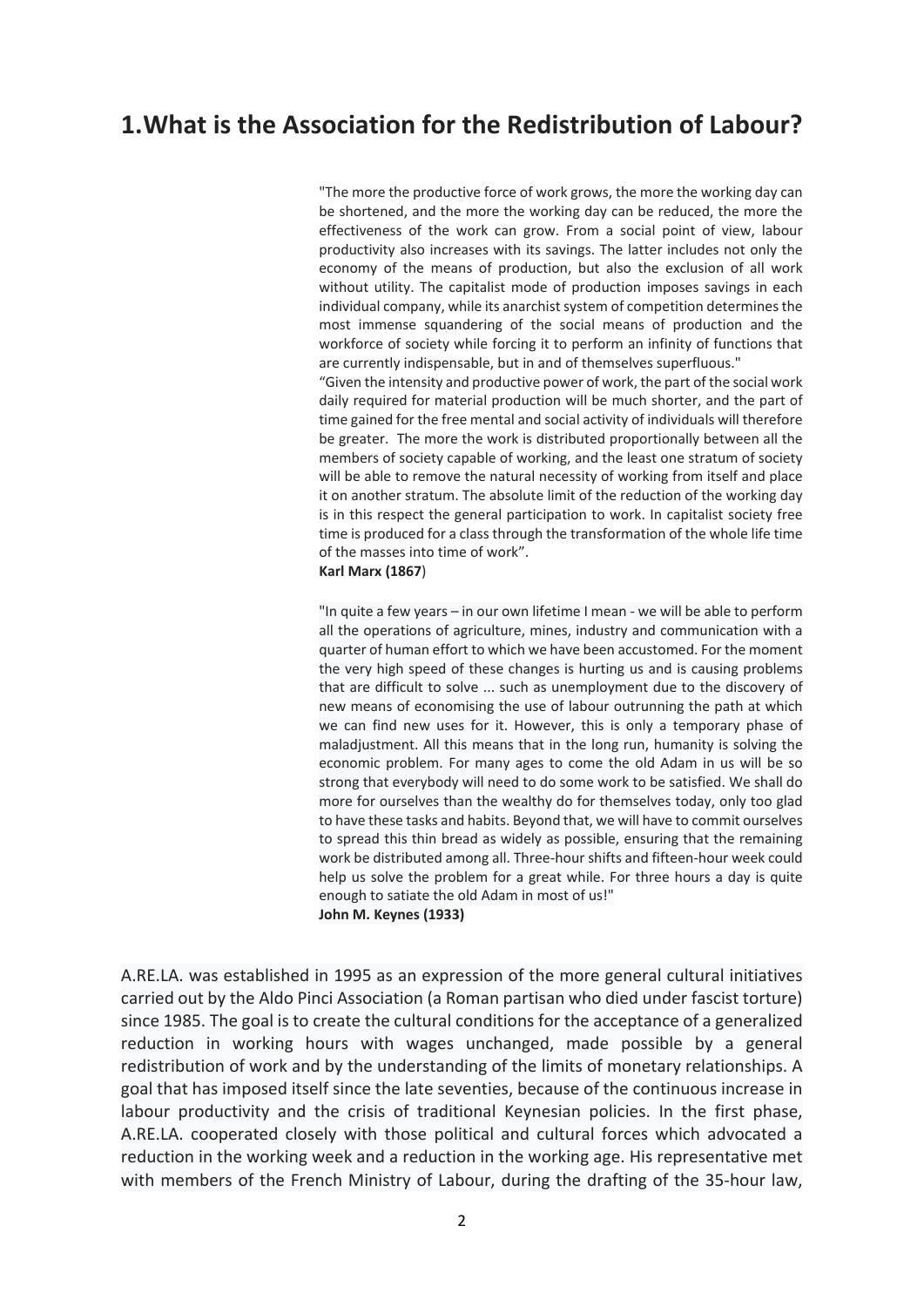approved in 2000 in that country. ARELA actively collaborated with members of the Prodi government, which supported unsuccessfully a similar initiative in Italy. In the following phase seminars were organized in Milan with representatives of the German I.G. Metall, who had conquered a 35‐hour week since 1984, and regular contacts were established with American scholars who, at the University of IOWA, were working on the same problem. In the most recent period, given the withdrawal of the orientation favourable to the redistribution of work, the scientific research activity carried out by the Study Centre with publications, seminars and conferences throughout Italy prevailed. The meetings of the research group are monthly and are open to interested people. (For information contact the secretariat.)

### **2.Books**

In the last forty years of activity, the Association has completed many research projects that have been published in the following books.

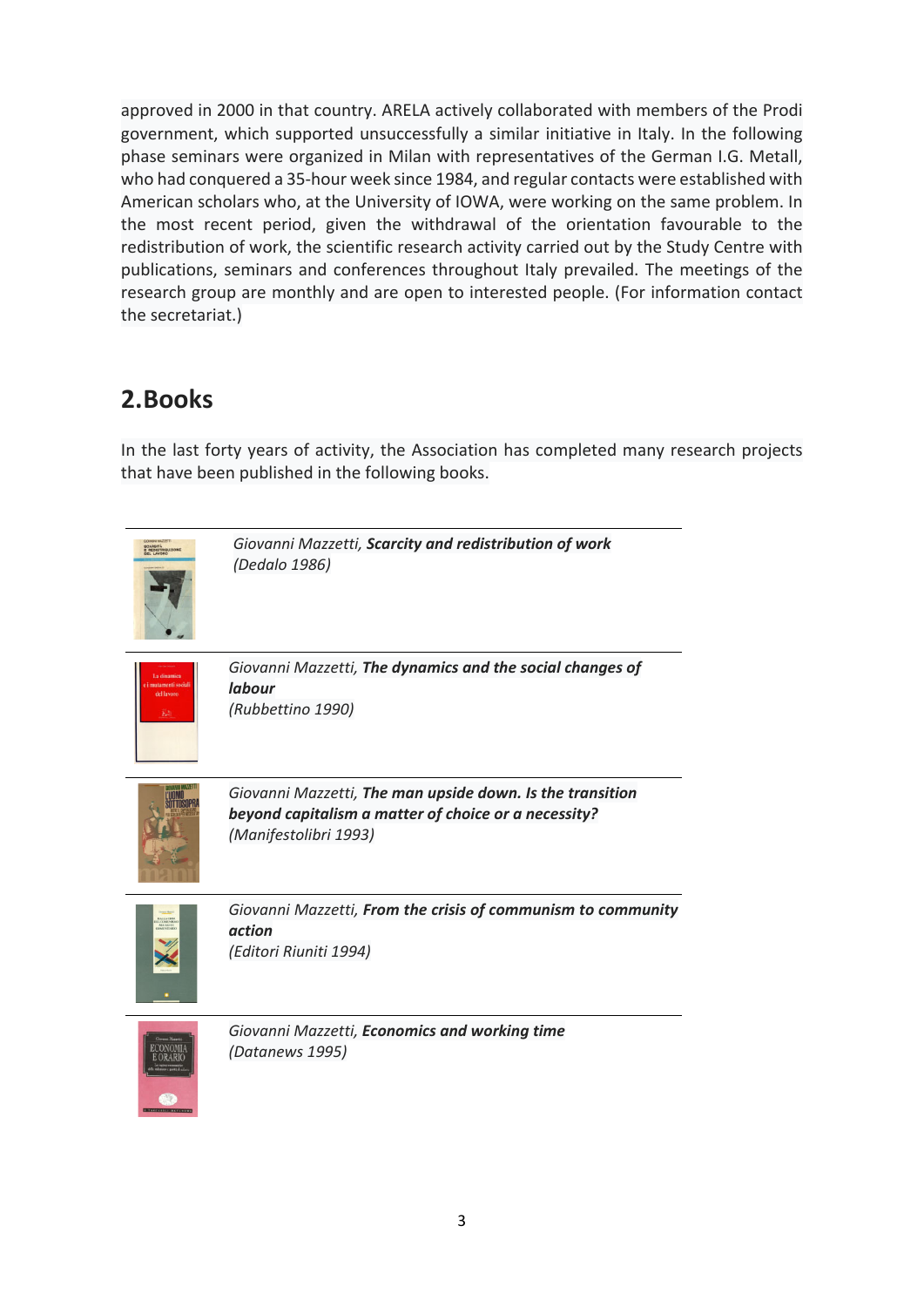|                                                                               | Giovanni Mazzetti, The Counter-Reformation of Pensions<br>(Datanews 1996)                                                                                                                   |
|-------------------------------------------------------------------------------|---------------------------------------------------------------------------------------------------------------------------------------------------------------------------------------------|
|                                                                               | Giovanni Mazzetti, That bread to be shared. General theory of<br>the need to redistribute labour<br>(Bollati Boringhieri 1997)                                                              |
|                                                                               | Giovanni Mazzetti, Working time and forms of life<br>(Manifestolibri 1998)                                                                                                                  |
| NORD<br>E SUD<br><b>QUESTIONE DELLA EIREZIONE</b><br>DEL TEMPO DI LAVORO<br>业 | Mazzetti, Hunnicutt, Osti, Di Simone, Gatto, De Marco, Serafini,<br>Fadda, Buffardi, Salvi, Cavallaro, Birbaum, Cette, Taddei,<br>The question of reducing working time,<br>Nord e Sud 1999 |
| <b>HOVANNI MAZZETTI</b>                                                       | Giovanni Mazzetti, The furious pensioner. Challenge to social<br>security orthodoxy<br>(Bollati Boringhieri 2003)                                                                           |
| Mazzetti<br>Ancora Keynes?!<br>fiseria o nuovo sviluppo<br>crios Editor       | Giovanni Mazzetti, Still Keynes?! After the crisis, rampant<br>misery or new development?<br>(Asterios 2012)                                                                                |
| Mazzetti                                                                      | Giovanni Mazzetti, Against sacrifices. Government of<br>technicians or congregation of clumsy sorcerers?<br>(Asterios 2013)                                                                 |
|                                                                               | Giovanni Mazzetti, Give the fathers more to make their children<br>have more too<br>(Asterios 2013)                                                                                         |
|                                                                               | Giovanni Mazzetti, Right to work, mockery or challenge?<br>(Manifestolibri 2014)                                                                                                            |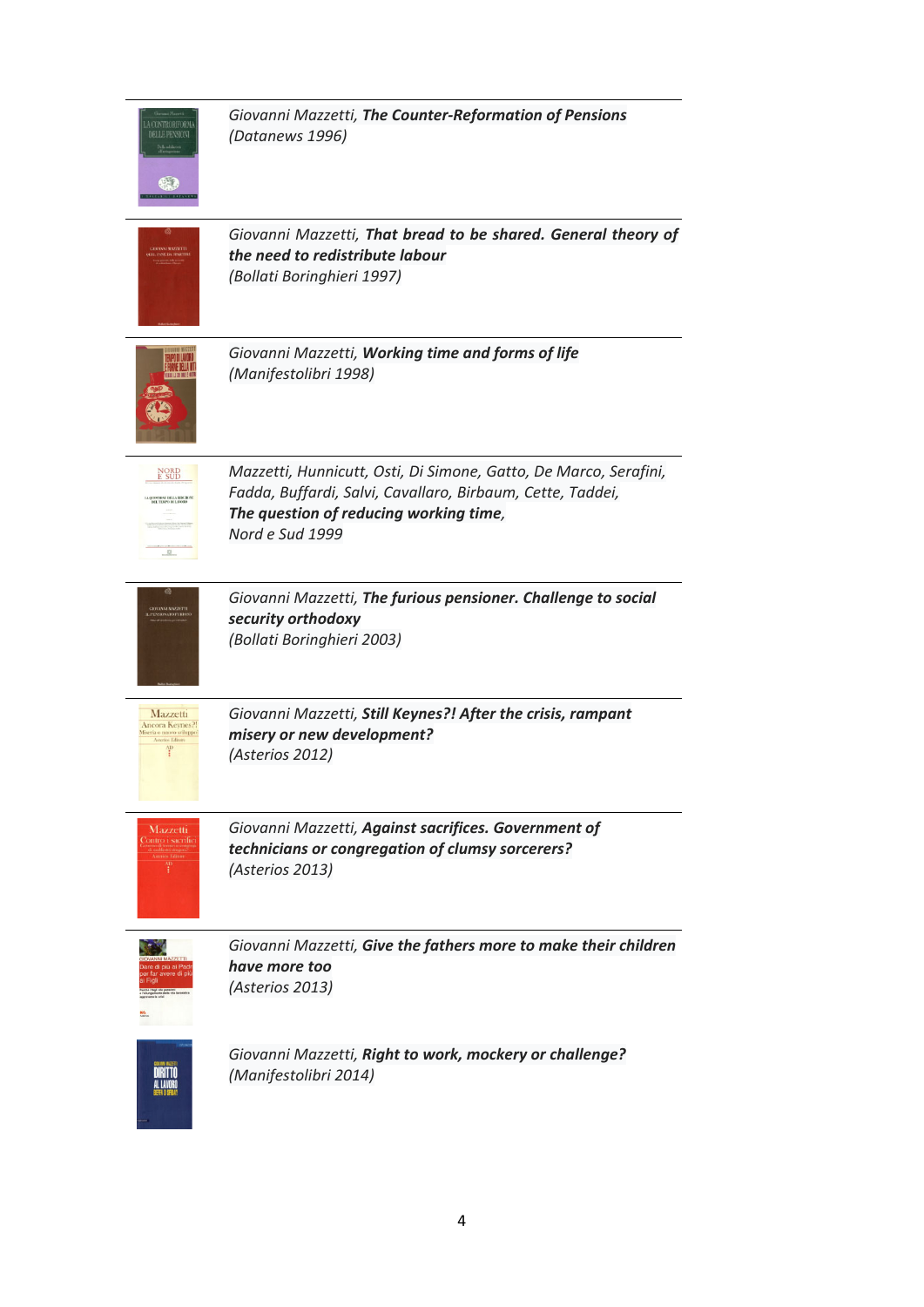

*Giovanni Mazzetti, Criticism of Degrowth (Edizioni Punto Rosso 2014)*



*Giovanni Mazzetti, The future after the crisis (Manifestolibri 2016)*



*Giovanni Mazzetti, Against all barbarisms on social security (Asterios 2017)*



*Giovanni Mazzetti, Ten short lessons of critics of Economic policy (Asterios 2019)*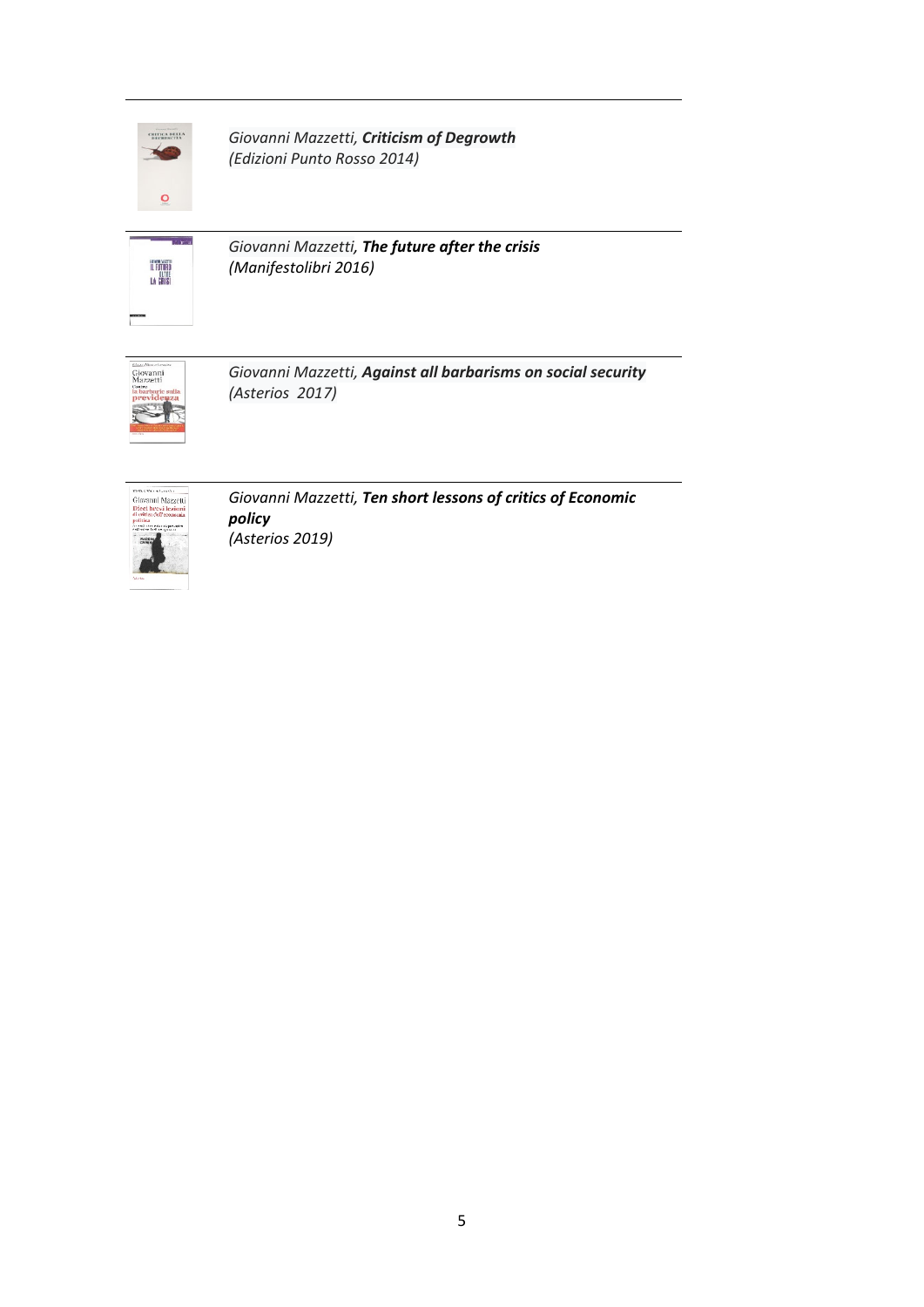### **3.Completed research waiting for a publication**

In addition to the works already published, the Association has concluded, and are in the process of being published, other works which constitute the result of the research activity carried out.



#### *What if work were … without a future?* Why the crisis of capitalism and that of the welfare state are dragging on wage labor (published in handouts in online training)

Between the late eighties and the early nineties numerousstudies were published that had the probable "end of the work" as the basic hypothesis. On the part of intellectuals of different orientations and on the part of most politicians there was a real barrage, to prevent that idea from finding an acceptance, or at least generating an in‐depth cultural debate. Within a few years the hypothesis was wearily dismissed, due to the inability to deal with the different aspects of the matter. In this text, the problem is taken up again, stripping it of its naive original formulations and, through a reconstruction of the historical dynamics and an original reinterpretation of the nature of unemployment that is now rampant, it shows the vitality of an orientation aimed at dealing with the current difficulty in reproducing the wage labor relationship. In a close comparison with the thoughts of Marx and Keynes, as well asthrough an extensive analysis of the eventsthat led to the crisis of the welfare state, it is shown that the only policy that can today allow to start a new phase of development isthat of a redistribution of work among all, with a drastic reduction in individual work time for the same or a better wage.



*To the discovering of the freedom that we are missing* A compass to meet with the crisis and create an alternative policy.

As Gramsci writes in the third notebook from prison, "the crisis consists in the fact that the old dies and the new cannot be born: in this interregnum the most morbid phenomena occur". In the text, an attempt is made to give a historical consistency to this interpretative perspective, to identify the obstacles of a mainly cultural nature which aggravate the current crisis and prevent the "birth of the new". In a complex and original reinterpretation of the events of the last half century, economic analysis intertwines with sociological, psychological, and anthropological analysis to demonstrate that the crisis is the exact opposite of what common sense believes. Not deviant behaviours cause the serious difficulties we are going through, but normal social practices, which are now completely inadequate with respect to the development that hastaken place. It is not material poverty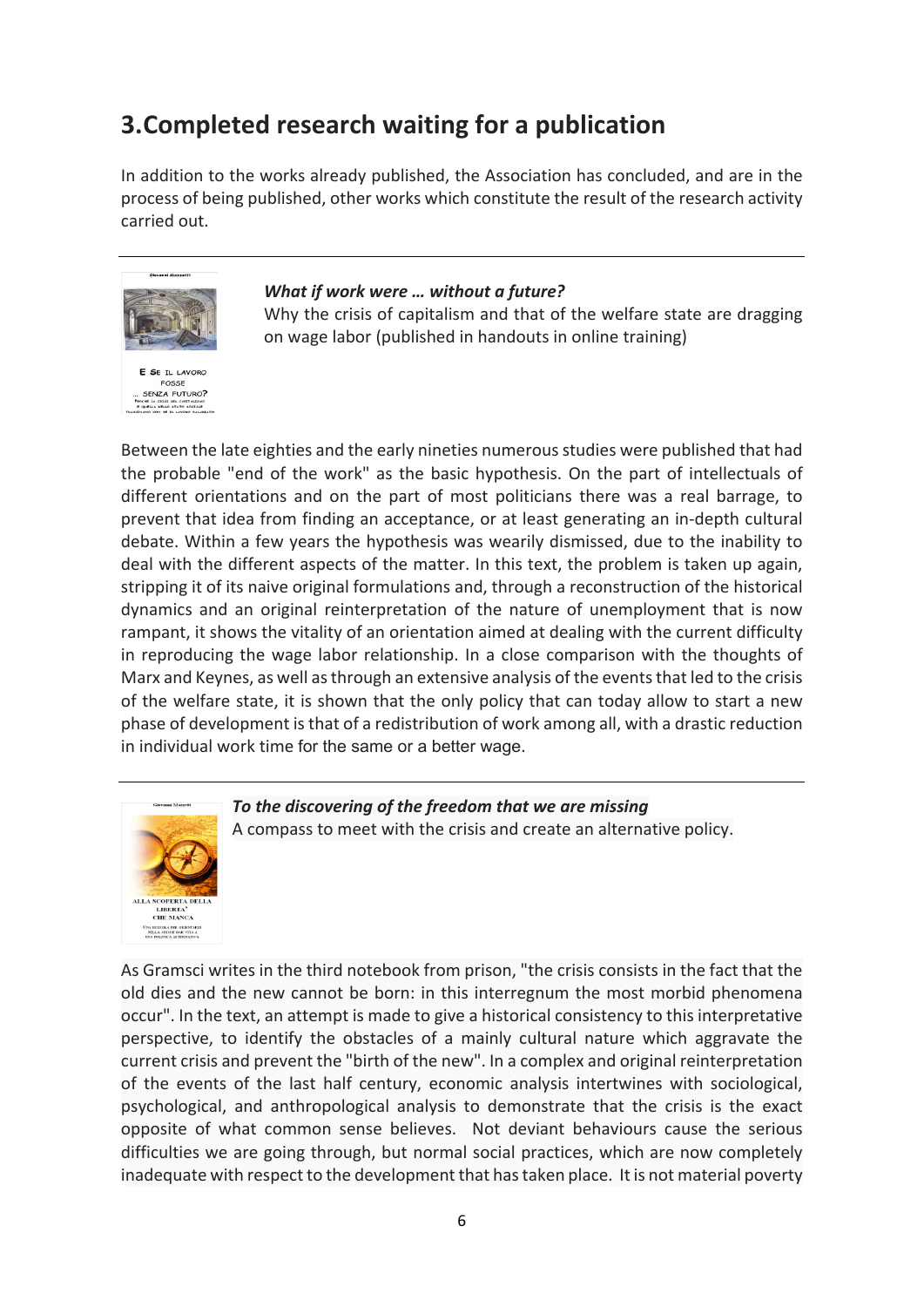that limits our ability to enjoy a new phase of development, but the inconsistency of social mediations through which we pursue our goals. The first part of the text is dedicated to explaining the reasons for the serious economic and social difficulties we are going through, while the second part focuses on possible alternatives to put an end to what the author defines as "the inglorious thirty years". The goal is to identify the conditions for starting a new phase of development, also thanks to the development of an alternative policy ‐ focused on a drastic reduction in individual work time ‐ compared to the inconsistent ones that have been facing for thirty years in the European panorama.



*At the foundations of the critique of Political economy* Karl Marx's clear reasons on the nature of wealth, property, and development.

The research takes up the challenge of Claudio Napoleoni to find a coherent place for Marx's economic thinking. It criticizes his tentative to demonstrate that the labour theory of value could find a coherent allocation only in a philosophical perspective. It tries to demonstrate that the theory of labour value is the only one theoretical tool capable of coherently explaining the productive relationships of a mercantile and capitalist society. The research destined to face this problem is concluded and can give life to an autonomous publication. It will then be the starting point for further study to analyse the evolution of proprietary forms and the conditions of a new development.



E L'ACQUA SUL DORSO DI<br>UN'ANATRA inesismo: riforma esar<br>rivoluzione tradita?

*Like water on the back of a duck* Is Keynesianism an exhausted reform or a betrayed revolution?

Taking up a challenge from Federico Caffè, the research tries to demonstrate that the "Keynesian revolution" contained within itself many elements of rupture with respect to the capitalist system. Far from not having had a coherent implementation, it has fully affirmed itself and produced the results for which it aimed at. Precisely for this reason, however, profound changes have taken place in the structure of society that require much more radical changes, which Keynes himself had clearly anticipated but which his followers have ignored. This transformed the crisis of the mid-seventies, which contained within itself the dynamic elements of a possible new development, into a realsocial disaster. The return of the liberals can obviously only aggravate the situation. It istherefore a question of taking up the thread of the Keynesian discourse where it was broken, to open the way towards the development of which it had foreseen both the difficulties and the need that face us today.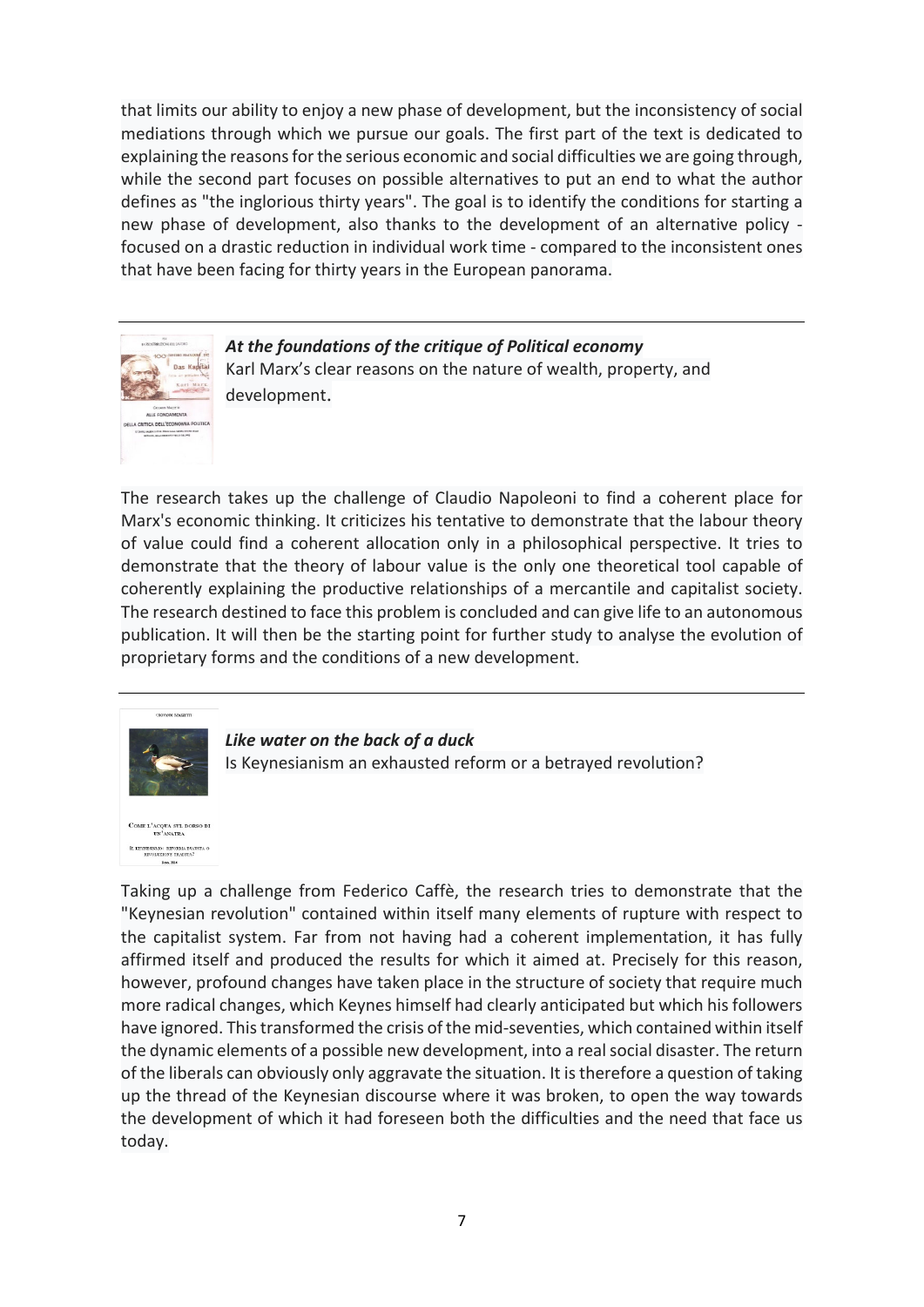### **4.SCIENTIFIC RESEARCH IN PROGRESS**

Simultaneously with the disclosure of the activities already published and the definition of the projects concluded and being published, the Center for Studies and Initiatives is developing new research and study projects.

 A study on the problem of corruption and its significance in relation to the crisis is currently underway and is being finalized. The provisional title of the first part of the work being drafted is Anatomy of corruption. Because the world should not be straightened but revolutionized. The research is expected to be completed by mid‐2017.

 A working group is currently working on identifying the elements of continuity between the development of credit, the emergence of the Keynesian social status and the pension reforms prior to the 1980s, to assess the devastation produced with the counter‐reforms of the last thirty years.

### **5.EDUCATIONAL ACTIVITY**

The Study Center organizes a series of seminars every year to deepen the economic problems that weigh on our society unresolved.

The first rounds of meetings were held at the Arion Monti bookshop in Rome

- 1. Beyond the crisis ‐ possible alternatives
- 2. Understanding the crisis ‐ Study meetings on the crisis and how to overcome it

The Study Center has also organized and participated to seminars in

- 1. Universities
- 2. High schools
- 3. Trade union organizations
- 4. Cultural and political associations
- 5. Public administrations

An online training course is being developed, with the monthly publication on the pamphlet website of study brochures dedicated to explaining the different moments of the crisis.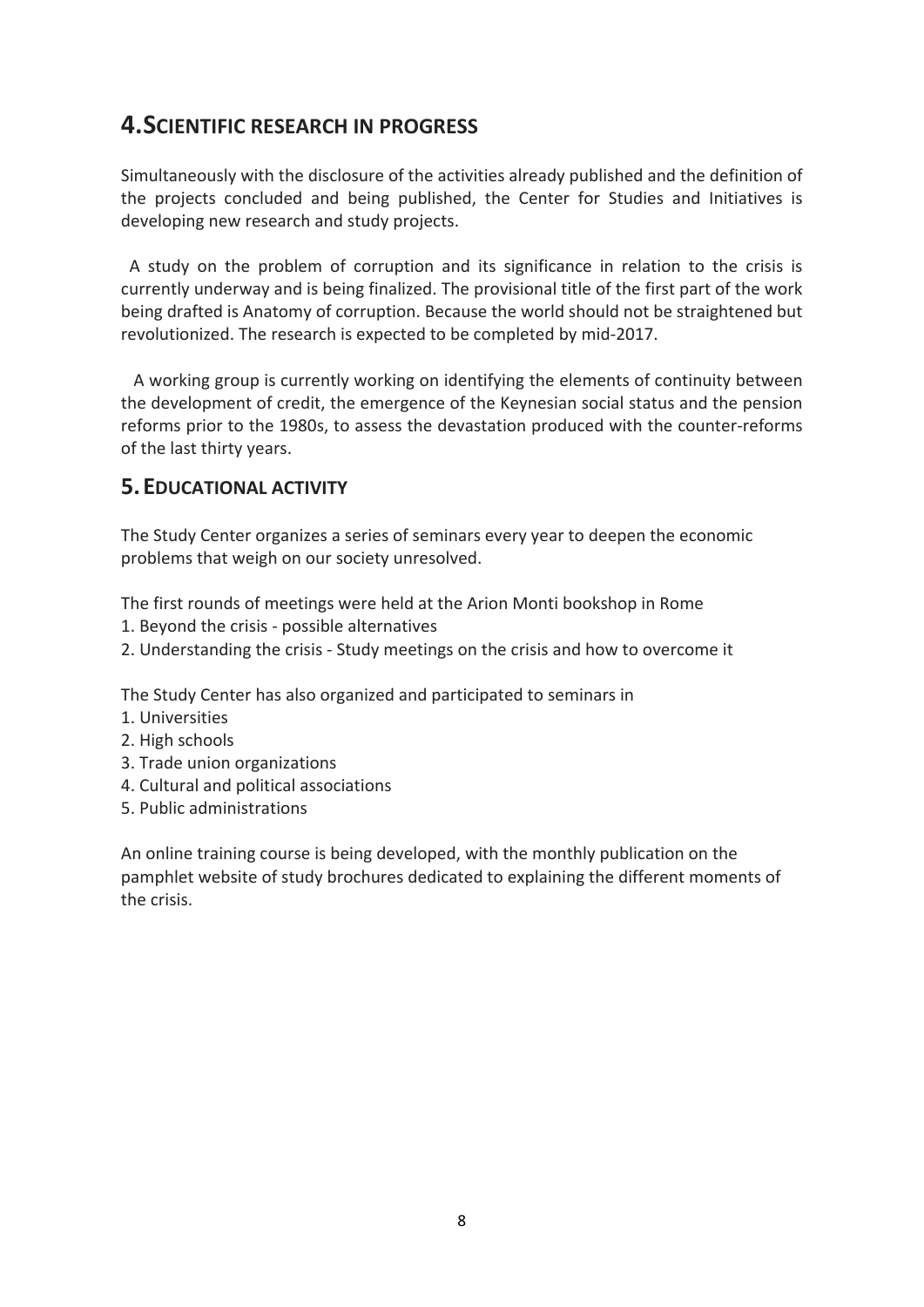### **6.STATUTE**

Art. 1 - An association called "Association for the redistribution of labour" is hereby established, and will use, wherever possible, the acronym "A.RE.LA."

Art. 2 - The association has its headquarters in ROME, Via Nicola Salvi 68. It can be transferred within the same municipality with a simple decision of the administrative body, without it leading to a modification of the present Statute. The association may also have secondary offices in all places where the members deem it appropriate to organize themselves, also on a local basis.

**Art. 3** ‐ The association is a non‐profit organization and has as its reason:

 ‐ carry out research and studies of a theoretical and empirical nature on the conditions that can allow a new social development, focused on the reduction of individual working time and on the redistribution of overall social work;

 ‐ give the results of these studies and researches the maximum diffusion, through the organization of conferences, debates, courses and through the production and distribution of printed publications and audio‐visual tools;

 ‐ encourage the establishment, at local and national level, of bodies that fight for the reduction of individual working time and for the redistribution of overall social work;

 ‐ determine the establishment, at local and national level, of bodies tending to implement Articles 4 and 36, second paragraph, of the Constitution of the Italian Republic;

‐ encourage maximum cooperation at national and international level between those organizations which, in industrially mature countries, act to achieve a redistribution of work;

‐ investigate the problems inherent to the links between solving the unemployment problem in economically developed countries and developing economically backward countries.

‐ to pursue its goals, the association also organizes a Study and Initiative Center coordinated by the President.

**Art. 4** ‐ The duration of the association is established indefinitely.

#### **Patrimony and social exercises**

**Art. 5** ‐ The patrimony of the association is constituted by:

a) the initial paid‐up fund;

b) movable and immovable property which will become property of the association;

c) admission fees;

d) any reserve funds created with budget surpluses;

e) any donations, payments and bequests;

The revenue of the association consists of:

a) the annual membership fees established by the Board of Directors;

b) contributions and disbursements resulting from events or participations in them;

c) any other income that contributes to increase social activity.

The financial year ends on December 31 of each year.

Within four months from the end of each year, the Economic and Financial Report will be prepared by the Board of Directors to be submitted to the shareholders' meeting for approval. During the life of the association, profits, operating surpluses, funds or reserves cannot be distributed to anyone, in any way, even in indirect forms.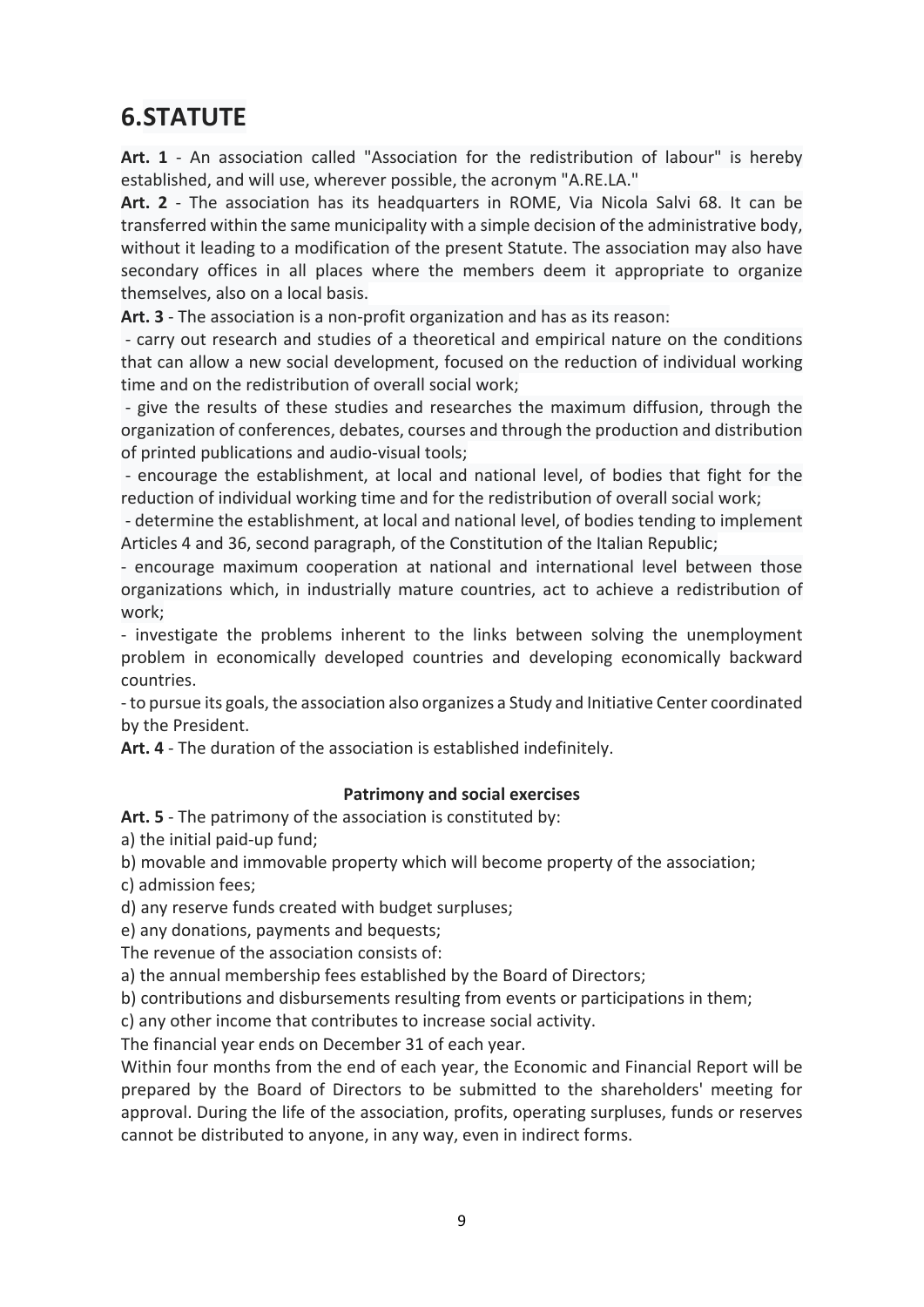#### **Associates**

**Art. 6** ‐ The members are all obliged to pay the social dues and are divided into:

a) founding associates;

b) honorary associates;

c) ordinary associates;

d) associated supporters.

a) Founders are those who result from the constitutive act of the association.

b) Honorary associates are the persons or entities that will be elected by the association's assembly on the proposal for particular merits in the field of research and studies on social development and redistribution of work, as well as those persons or entities who will have worked, as patrons, union leaders and political leaders, for the realization of this social aims.

c) Ordinary members are people who having reached the age of majority are admitted upon their request by resolution of the administrative body.

d) Supporters, bodies, associations and juridical persons whose application for admission will be accepted by the Governing Council and who will pay, upon admission, the annual membership fee established by the Council are associated with supporters.

**Art. 7** ‐ The members, in the persons of their representatives, will have the right to attend the social premises, to receive publications, and any other material produced by the association, to participate in all the events organized by the association.

Art. 8 - The qualification of associate may cease due to resignation, to arrears and unworthiness. Unworthiness must be declared by the assembly of members on the proposal of the Board of Directors and opinion of the Arbitrators if appointed.

#### **Administration**

Art. 9 - The association is managed by a board of directors composed of a maximum of seven members elected by the assembly. The board remains in office for three years from the date of appointment. In the event of the resignation or death of one of the directors, the board at the first meeting replaces it, with a resolution approved by the control body, if any.

The directors thus appointed remain in office for the residual term of the board of directors. Art. 10 - The council appoints a President from among its members and can appoint a Secretary General.

The assembly can deliberate a compensation to the members of the Board of Directors.

**Art. 11** ‐ The board meets whenever the President deems it necessary or when requested by at least 40% of its members, and in any case once a year to deliberate on the Economic and Financial Report and possibly on the 'amount of the share.

The validity of the resolutions requires the effective presence of the majority of the members of the board and the favorable vote of the majority of those present; in the event of a tie, the vote of the chairman prevails.

The board is chaired by the President and, in his absence, by the oldest of those present. **Art. 12** ‐ The board is vested with the widest powers for the ordinary and extraordinary management of the association, without limitations. It also appoints employees, clerks and collaborators, determining their remuneration; fill in the rules for the functioning of the association, the observance of which is mandatory for all members.

**Art. 13** ‐ The president: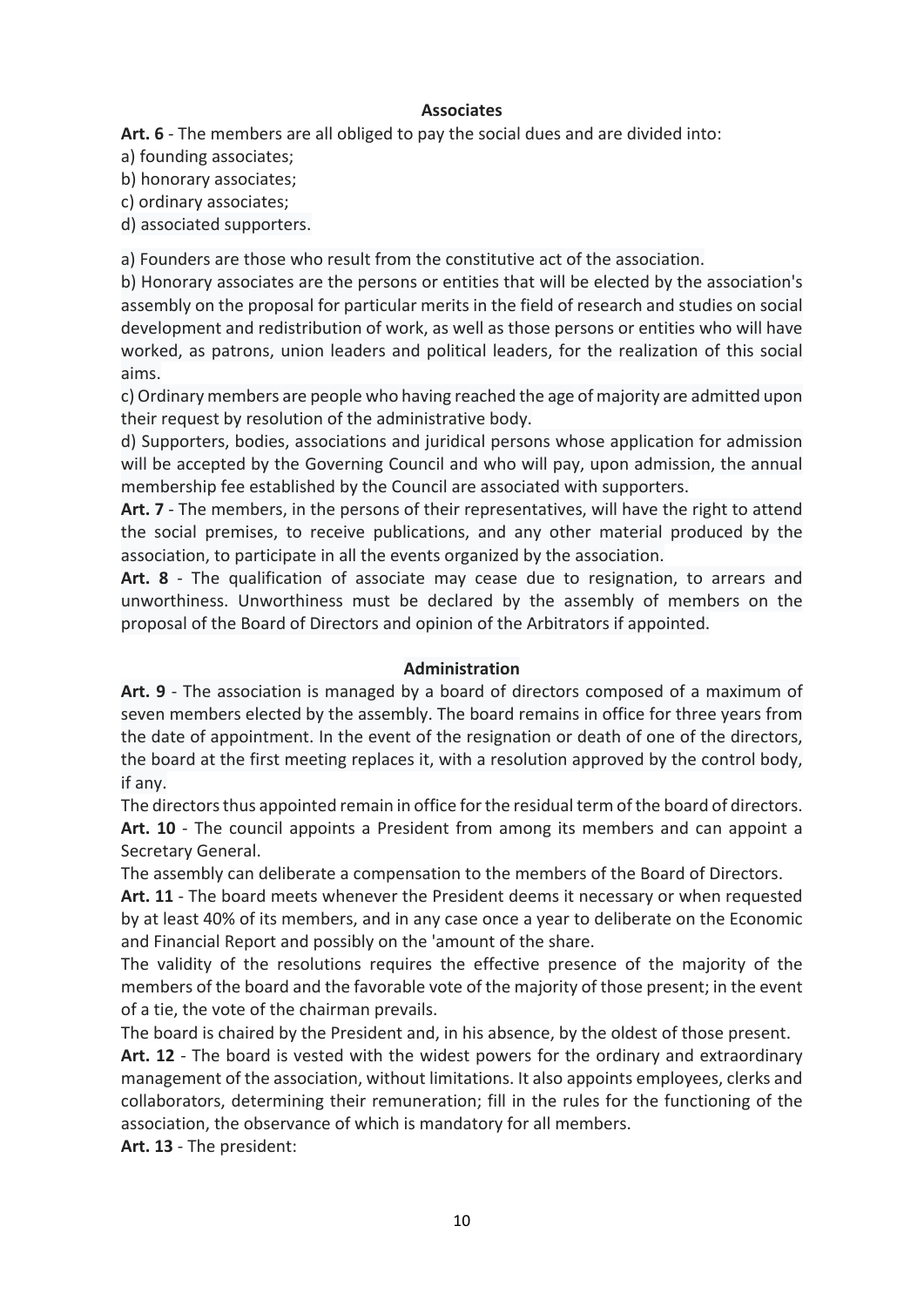- legally represents the association towards third parties and in court and has the corporate signature;

‐ takes care of the execution of the resolutions of the assembly and of the council;

- provides for what is necessary for the administration, organization, and functioning of the association.

#### **Secretary General (if appointed)**

**Art. 14** ‐ The general secretary has eminently operational and technical support functions, coordinates and harmonizes the work of the various bodies of the association, controls the fulfillment of the various tasks related to the life of the association, in order to guarantee its continuity and good functioning.

#### **Assembly**

**Art. 15** ‐ The assembly of membersis convened, even outside the registered office provided in Italy, by the Board, by e‐mail or by any suitable meansto inform the members, indicating the date, time, place and location. The agenda of the meeting, to be sent to each member, at least eight days before the date set for the meeting. The assembly can be convened on request signed by at least one tenth of the members entitled according to art. 20 of the civil code. The ordinary meeting must be convened at least once a year within four months of the end of the financial year for the approval of the Economic and Financial Report.

**Art. 16** ‐ All associates have the right to attend the assembly. Each member has the right to one vote, and can be represented, also by members of the board, except, in this case, for the approval of the Economic and Financial Reports and for the resolutions regarding the responsibility of the directors, in the assembly by proxy.

**Art. 17** ‐ The assembly is validly constituted and deliberates, with the majorities provided for by art. 21 of the Civil Code: - on the approval of the Economic and Financial Report and on the destination or coverage, respectively, of the operating surplus or deficit; ‐ on the appointment of the members of the administrative body after setting the number of members; - on the appointment of the members the control body after setting the number of members: ‐ on the appointment of the members of the scientific committees after setting the number of members; - on the dissolution of the association and devolution of the patrimony; ‐ on amendments to the articles of association and the statute; ‐ on the general guidelines and guidelines of the association; ‐ on what else required by law or by statute ‐ on what else required by law or by statute.

For amendments to this statute and for the dissolution of the association, a majority is required to deliberate with the favorable vote of at least three quarters of the members.

Art. 18 - The assembly is chaired by the President of the board or if not, the assembly appoints its own president.

The chairman of the meeting appoints a secretary and minutes of the meeting are drawn up and signed by the chairman and secretary.

#### **Board of Auditors (if appointed)**

**Art. 19** ‐ The Board of Auditors is made up of three standing members and two alternates; three financial years remain in office and are appointed by the assembly of associates which can also determine an emolument to the standing auditors.

The ineligibility and forfeiture as well as the functioning of the body and the rights and duties of the members of the college are governed by articles 2398-2408 c.c. valid for equity companies.

#### **Board of Arbitrators (if appointed)**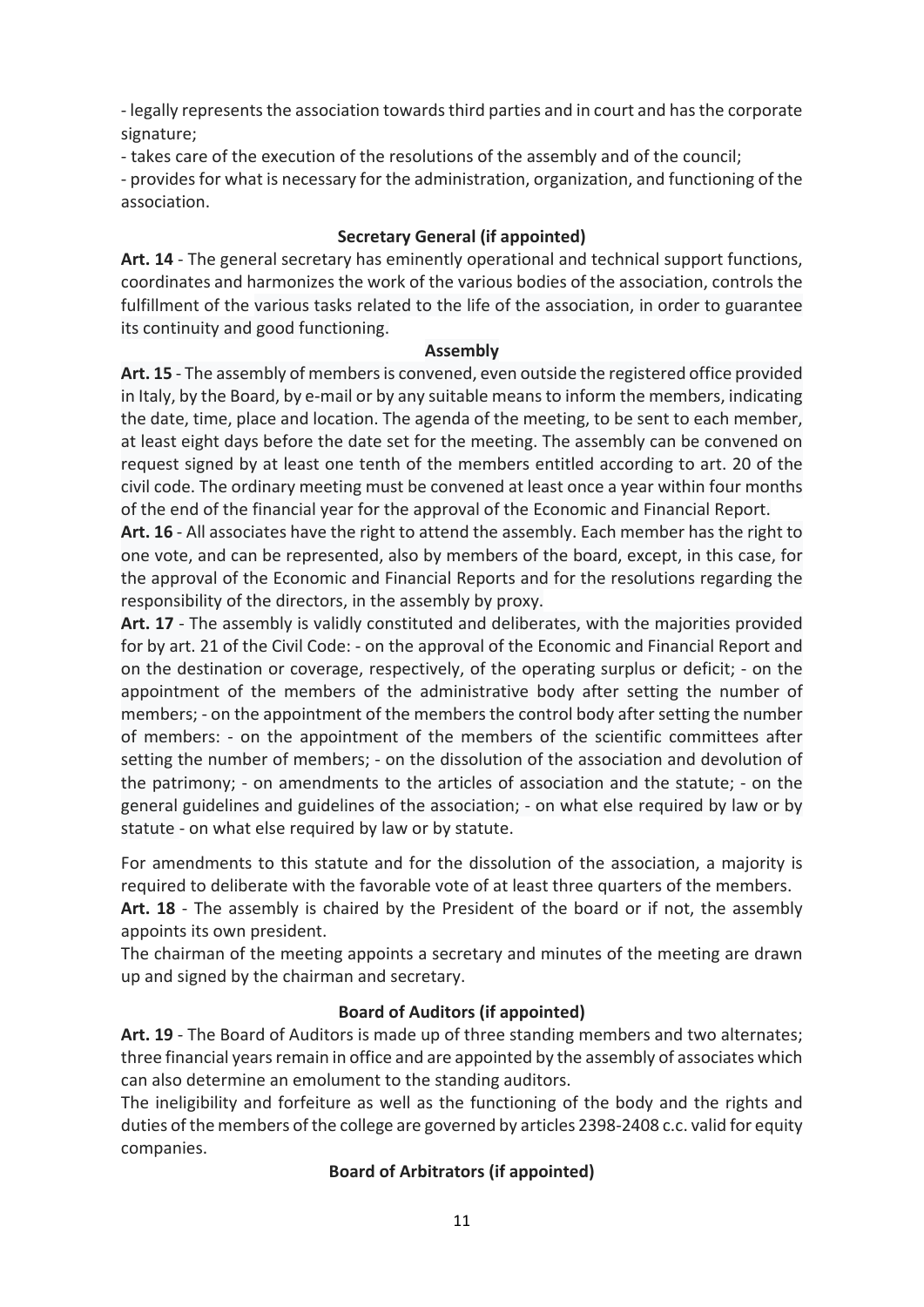Art. 20 - Where the shareholders' meeting deems it appropriate, it appoints a Board of Arbitrators composed of three effective members and two alternates; they remain in office for three financial years and are appointed by the assembly from among the associates, or extraneous persons of proven competence and morality.

The college decides on any disputes that may arise between members, or between them and the association or its bodies.

They will judge ex bono et ex equo without procedural formalities (or ritually according to the rules of the Code of Civil Procedure). In case of failure to appoint the body, itsfunctions are delegated to the Board of Auditors.

#### **Scientific Committee (if appointed)**

**Art. 21** ‐ The scientific committee is appointed by the assembly and is made up of three to five effective members and two alternate members, also elected from persons unrelated to the association; they remain in office for the period established by the assembly of members at the time of appointment; the assembly also appoints the President and can also determine a fee for the members.

The committee is responsible for:

‐ provide guidelines for the association's scientific activity, with the methods, terms and fees that the assembly will deem to set;

‐ perform consultative functions for the administrative body.

#### **Dissolution**

Art. 22 - In the event of dissolution of the association, for any reason, the assembly of members:

‐ determines the methods of liquidation and devolution of the residual assets. This must be intended for non-profit associations that have similar purposes;

‐ appoints up to three liquidators also among non‐associates, establishing their powers.

#### **Final rules**

**Art. 23** ‐ For anything not provided for in this statute, the provisions of the law apply.

### **7.CONSOLIDATION AND EXPANSION OF MEMBERSHIP**

The Association has been operating on a voluntary basisfor about twenty years. During this period he carried out mainly study activities, developing an articulated theory of the social crisis. He has published many texts so far, some of which have been widely distributed. Attempts to socialize those results through the various institutional ways (parties, trade unions, cultural centers, etc.), however, have produced only modest results. It is therefore considered necessary to attempt direct social exposure.

This requires an action aimed at consolidating the theoretical work already carried out but also at broadening the membership to involve those who are interested in the cultural approach of the Association in a more direct contact. This should be articulated by:

 $\neg$  publication of a magazine on a quarterly basis, to be thought with an editor that will also distribute it in the most important bookstores;

 $\rightarrow$  translation into English of some of the works already published, and some of the popular articles, to facilitate their circulation in the rest of Europe;

 $\rightarrow$  rental of a larger office, in which to concentrate activities.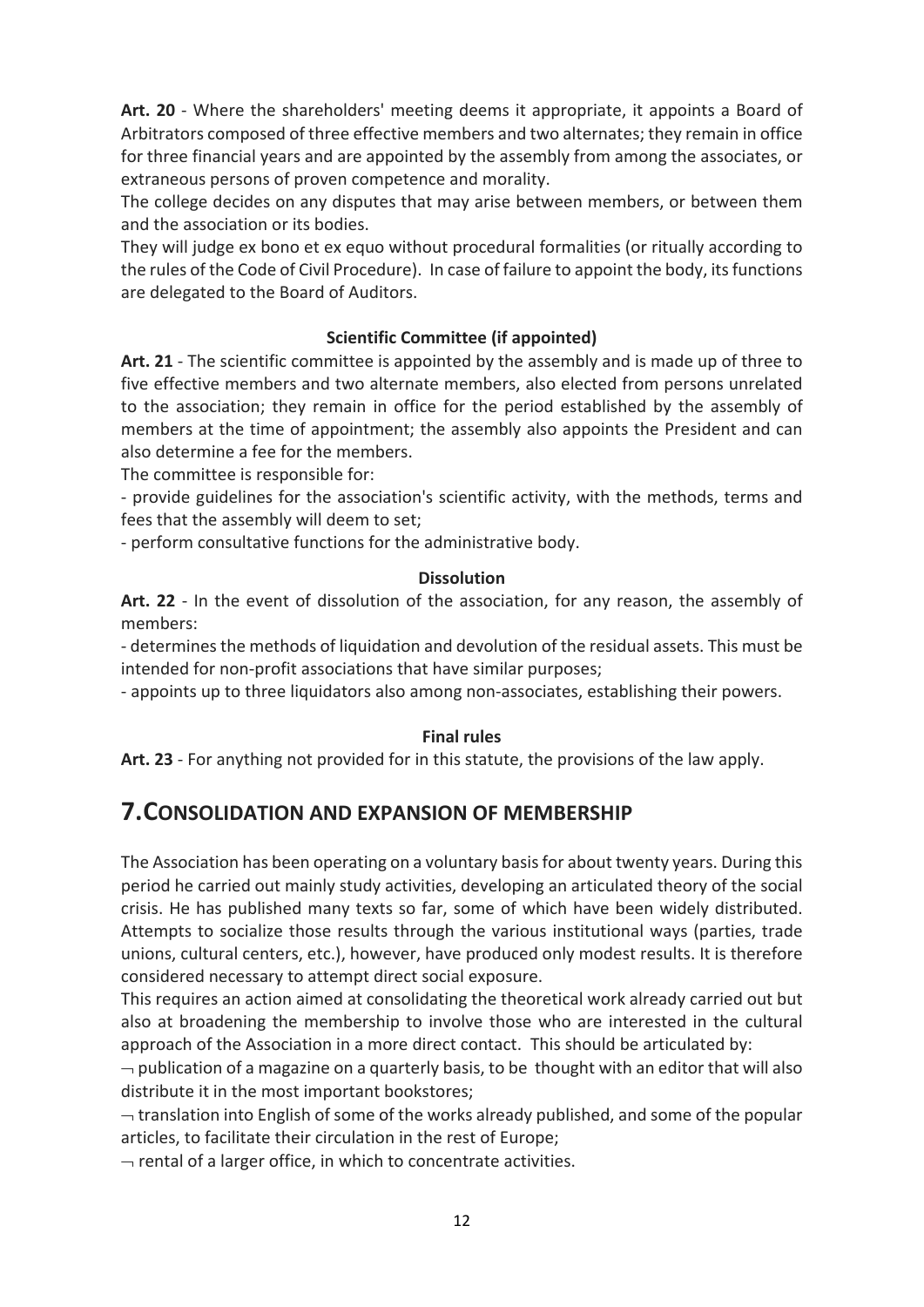### **8.CONTACTS**

**email**: giovmazzetti@gmail.com **web:**  http://www.redistribuireillavoro.it **facebook:**  https://www.facebook.com/redistribuirelavoro **youtube:**  https://www.youtube.com/channel/UC5k6p7icsrA1hZaWUyTZlwQ

### **9.ONLINE EDUCATIONAL BOOKLETS**

#### **2016**

- 1. Less work or more work in the microelectronic age.
- 2. Unemployment beyond common sense.
- 3. What if labour were ... without a future? Part one Because the crisis of capitalism and of the social state carries wage labor away with it
- 4. What if labour were ... without a future? Part two Wage labor beyond common sense
- 5. What if labour were... without a future? Part three The beginning of the uncertain path beyond wage work
- 6. What if labour were ... without a future? Part four The sunset of wage labor
- 7. What if labour were ... without a future? Part five Beyond the right to work
- 8. What if labour were ... with no future? Appendix Because the metaphor of the "end of work" is wrong
- 9. Is the community individual a productive force in gestation?
- 10. The crisis and the need to re-establish social relationships. In memory of Federico Caffè and Primo Levi

#### **2017**

- 1. To understand the welfare state and its crisis.
- 2. What perspective after the dissolution of politics.
- 3. What perspective after ... (Part two).
- 4. The man upside down. Beyond capitalism by necessity or by choice
- 5. The man upside down (Part two)
- 6. The man upside down (Part three)
- 7. The communist denied.
- 8. Beyond the crisis of communism.
- 9. To the discover of the freedom we are missing.
- 10. To the discovered ... (Part two)